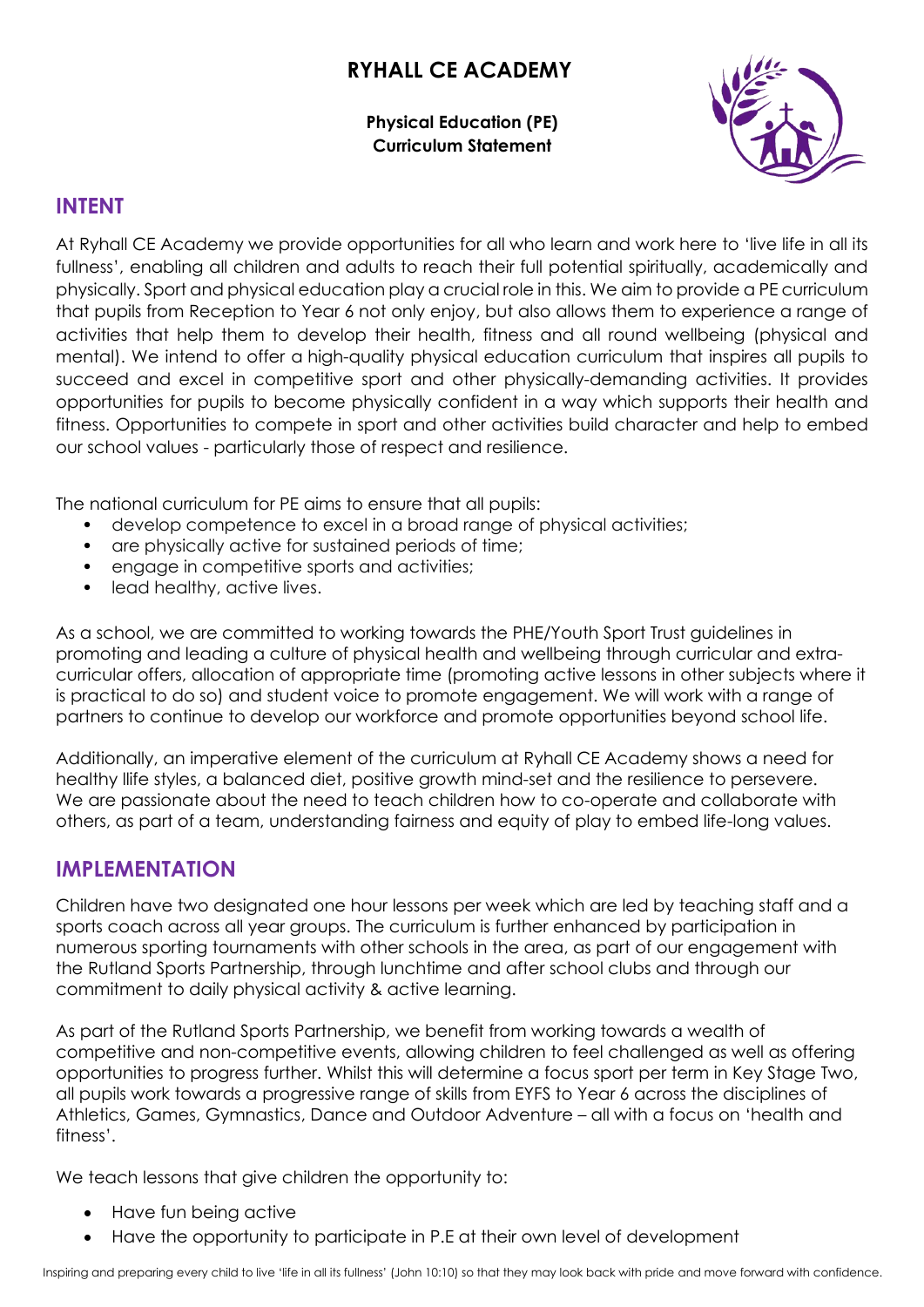- Experience success through personal challenge
- Secure and build on a range of skills
- Develop good sporting attitudes
- Understand basic rules of a wide range of sports
- Experience positive competition
- Learn in a safe environment

Adopt enjoyment for lifelong physical activity, leaving primary school as physically active We have a team of House Captains who are also Sports Ambassadors. They all undertake Bronze Sports Ambassador Training through the Rutland Schools Partnership and have a responsibility for promoting and support intra-house competitions as well as leading a team of Play Leaders (Year 5 pupils) who work to promote physical activity during social times.

### **EYFS**

As part of the EYFS statutory framework pupils are taught a range of skills so that by the end of the Reception Year they can demonstrate:

- Physical development (Gross Motor Skills)- involves providing opportunities for young children to:
	- o negotiate space and obstacles safely, with consideration for themselves and others.
	- o demonstrate strength, balance and coordination when playing.
	- o move energetically, such as running, jumping, dancing, hopping, skipping and climbing.
- Personal, Social and Emotional Development involves managing self and building relationships so that they can:
	- o be confident to try new activities and show independence,
	- o be resilient and show perseverance in the face of a challenge.
	- o explain the reasons for rules, know right from wrong and try to behave accordingly.
	- o manage their own basic hygiene and personal needs, including dressing.

#### **Key Stage 1**

Pupils develop fundamental movement skills, become increasingly competent and confident and access a broad range of opportunities to extend their agility, balance and coordination, individually and with others. They are able to engage in competitive (both against self and against others) and co-operative physical activities, in a range of increasingly challenging situations. Pupils are taught to:

- master basic movements including running, jumping, throwing and catching, as well as developing balance, agility and co-ordination, and begin to apply these in a range of activities
- participate in team games, developing simple tactics for attacking and defending
- perform dances using simple movement patterns.

#### **Key Stage 2**

Pupils continue to apply and develop a broader range of skills, learning how to use them in different ways and to link them to make actions and sequences of movement. They enjoy communicating, collaborating and competing with each other. They develop an understanding of how to improve in different physical activities and sports and learn how to evaluate and recognise their own success.

Pupils are taught to:

- use running, jumping, throwing and catching, striking and hitting in isolation and in combination
- play competitive games, modified where appropriate and apply basic rules and tactics suitable for attacking and defending